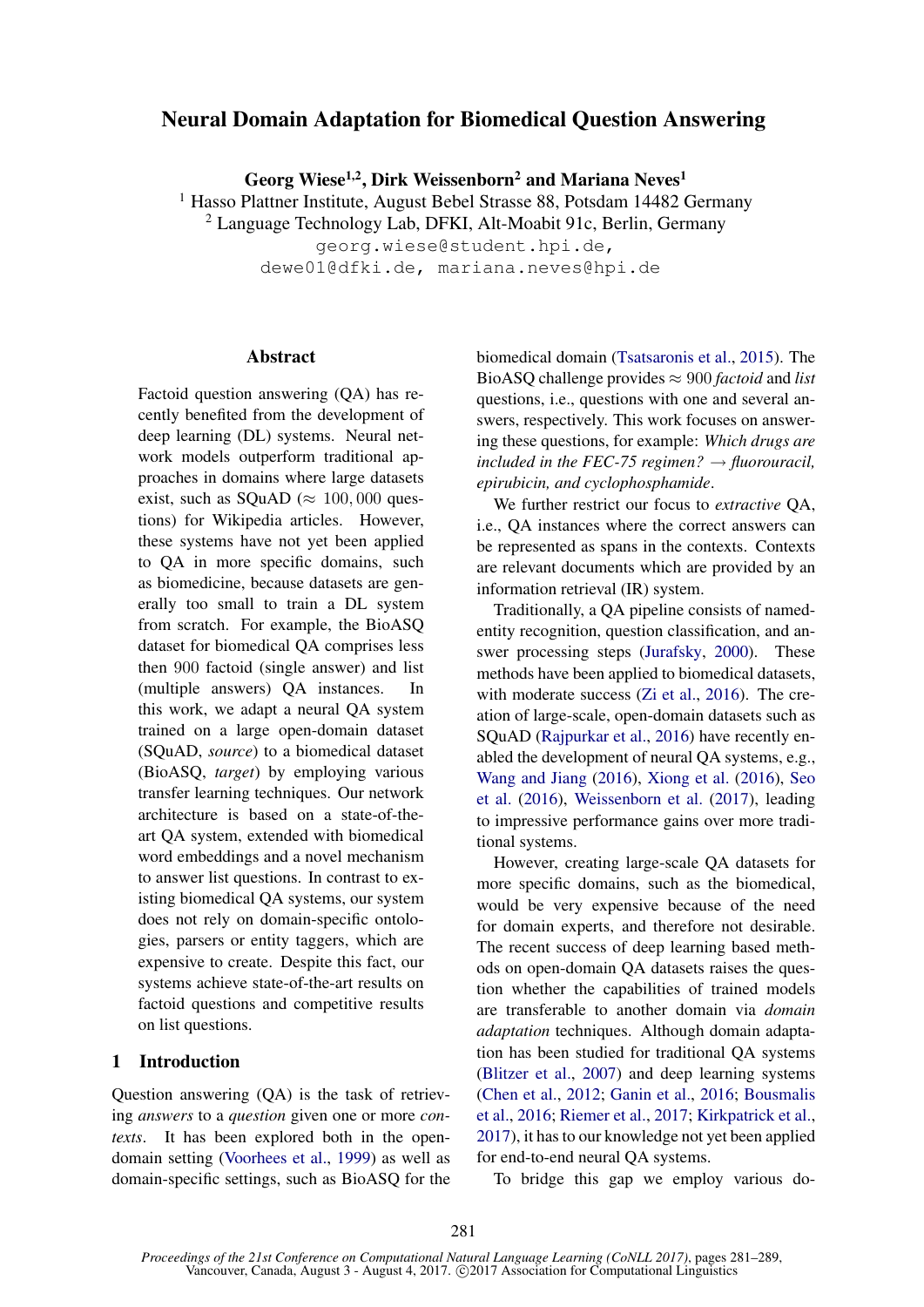main adaptation techniques to transfer knowledge from a trained, state-of-the-art neural QA system (FastQA, Weissenborn et al. (2017)) to the biomedical domain using the much smaller BioASQ dataset. In order to answer *list questions* in addition to factoid questions, we extend FastQA with a novel answering mechanism. We evaluate various transfer learning techniques comprehensively. For factoid questions, we show that mere fine-tuning reaches state-of-the-art results, which can further be improved by a forgetting cost regularization (Riemer et al., 2017). On list questions, the results are competitive to existing systems. Our manual analysis of a subset of the factoid questions suggests that the results are even better than the automatic evaluation states, revealing that many of the "incorrect" answers are in fact synonyms to the gold-standard answer.

## 2 Related Work

Traditional Question Answering Traditional factoid and list question answering pipelines can be subdivided into named-entity recognition, question classification, and answer processing components (Jurafsky, 2000). Such systems have also been applied to biomedical QA such as the OAQA system by Zi et al. (2016). Besides a number of domain-independent features, they incorporate a rich amount of biomedical resources, including a domain-specific parser, entity tagger and thesaurus to retrieve concepts and synonyms. A logistic regression classifier is used both for question classification and candidate answer scoring. For candidate answer generation, OAQA employs different strategies for general factoid/list questions, choice questions and quantity questions.

Neural Question Answering Neural QA systems differ from traditional approaches in that the algorithm is not subdivided into discrete steps. Instead, a single model is trained end-to-end to compute an answer directly for a given question and context. The typical architecture of such systems (Wang and Jiang, 2016; Xiong et al., 2016; Seo et al., 2016) can be summarized as follows:

1. Embedding Layer: Question and context tokens are mapped to a high-dimensional vector space, for example via GloVe embeddings (Pennington et al., 2014) and (optionally) character embeddings (Seo et al., 2016).

- 2. Encoding Layer: The token vectors are processed independently for question and context, usually by a recurrent neural network (RNN).
- 3. Interaction Layer: This layer allows for interaction between question and context representations. Examples are Match-LSTM (Wang and Jiang, 2016) and Coattention (Xiong et al., 2016).
- 4. Answer Layer: This layer assigns start and end scores to all of the context tokens, which can be done either statically (Wang and Jiang, 2016; Seo et al., 2016) or by a dynamic decoding process (Xiong et al., 2016).

FastQA *FastQA* fits into this schema, but reduces the complexity of the architecture by removing the interaction layer, while maintaining state-of-the-art performance (Weissenborn et al., 2017). Instead of one or several interaction layers of RNNs, FastQA computes two simple wordin-question features for each token, which are appended to the embedding vectors before the encoding layer. We chose to base our work on this architecture because of its state-of-the-art performance, faster training time and reduced number of parameters.

Unsupervised Domain Adaptation Unsupervised domain adaptation describes the task of learning a predictor in a *target domain* while labeled training data only exists in a different *source domain*. In the context of deep learning, a common method is to first train an autoencoder on a large unlabeled corpus from both domains and then use the learned input representations as input features to a network trained on the actual task using the labeled source domain dataset (Glorot et al., 2011; Chen et al., 2012). Another approach is to learn the hidden representations directly on the target task. For example, domain-adversarial training optimizes the network such that it computes hidden representations that both help predictions on the source domain dataset and are indistinguishable from hidden representations of the unlabeled target domain dataset (Ganin et al., 2016). These techniques cannot be straightforwardly applied to the question answering task, because they require a large corpus of biomedical question-context pairs (albeit no answers are required).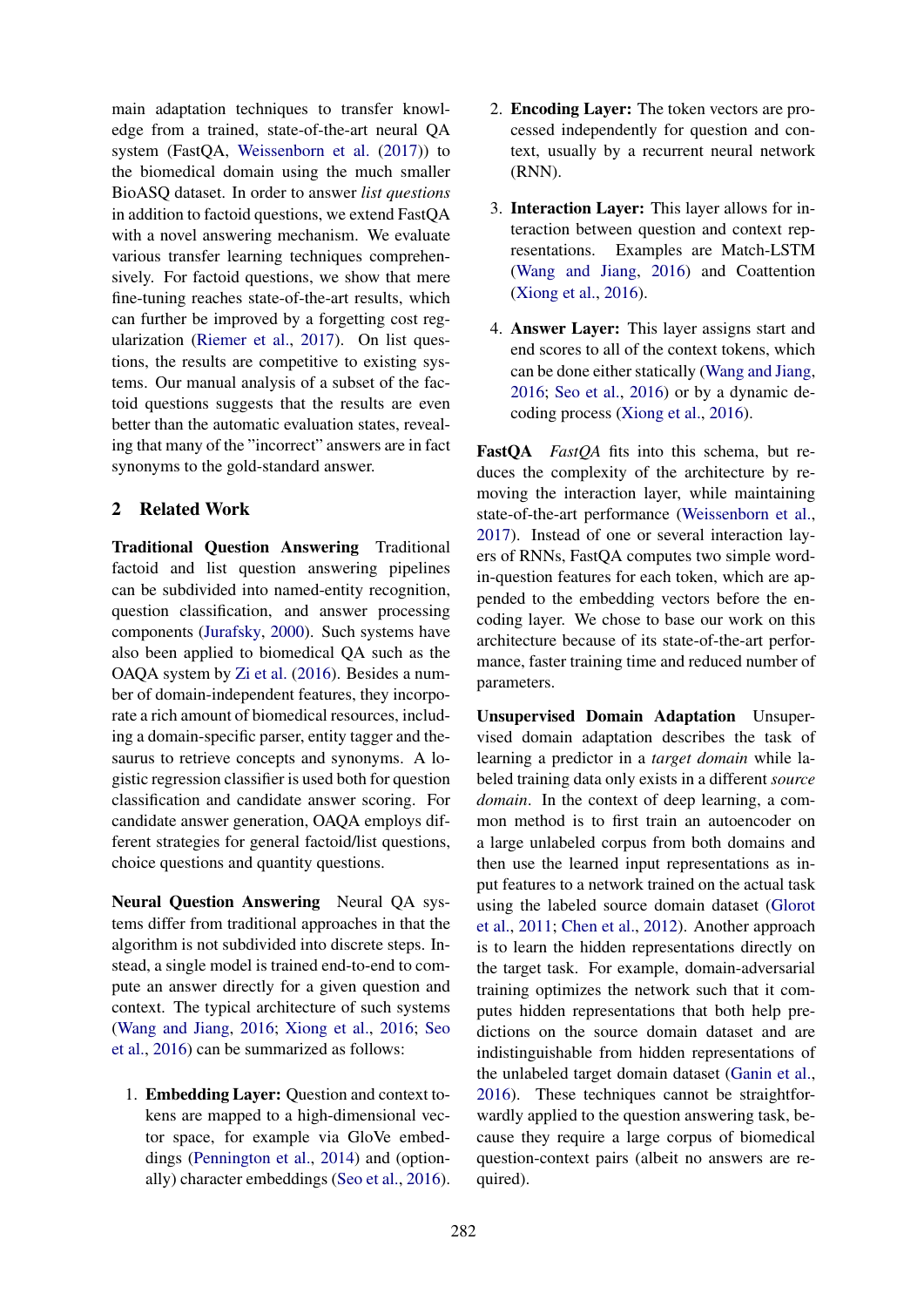Supervised Domain Adaptation In contrast to the unsupervised case, supervised domain adaptation assumes access to a small amount of labeled training data in the target domain. The simplest approach to supervised domain adaptation for neural models is to pre-train the network on data from the source domain and then fine-tune its parameters on data from the target domain. The main drawback of this approach is *catastrophic forgetting*, which describes the phenomenon that neural networks tend to "forget" knowledge, i.e., its performance in the source domain drops significantly when they are trained on the new dataset. Even though we do not directly aim for good performance in the source domain, measures against catastrophic forgetting can serve as a useful regularizer to prevent over-fitting.

Progressive neural networks combat this issue by keeping the original parameters fixed and adding new units that can access previously learned features (Rusu et al., 2016). Because this method adds a significant amount of new parameters which have to be trained from scratch, it is not well-suited if the target domain dataset is small. Riemer et al. (2017) use fine-tuning, but add an additional *forgetting cost* term that punishes deviations from predictions with the original parameters. Another approach is to add an L2 loss which punishes deviation from the original parameters. Kirkpatrick et al. (2017) apply this loss selectively on parameters which are important in the source domain.

## 3 Model

Our network architecture is based on FastQA (Weissenborn et al., 2017), a state-of-the-art neural QA system. Because the network architecture itself is exchangeable, we treat it as a black box, with subtle changes at the input and output layer as well as to the decoding and training procedure. These changes are described in the following. See Figure 3 for an overview of the system.

#### 3.1 Input Layer

In a first step, words are embedded into a highdimensional vector space. We use three sources of embeddings, which are concatenated to form a single embedding vector:

• GloVe embeddings: 300-dimensional GloVe vectors (Pennington et al., 2014). These are



Figure 1: Network architecture of our system for biomedical question answering. At its core, it uses an extractive neural QA system as a black box (we use FastQA (Weissenborn et al., 2017)). The embedding layer is modified in order to include biomedical word embeddings and question type features. The output layer is adjusted to add the ability to answer list questions in addition to factoid questions.

open-domain word vectors trained on 840 billion tokens from web documents. The vectors are not updated during training.

- Character embeddings: As used in FastOA (Weissenborn et al., 2017) and proposed originally by Seo et al. (2016), we employ a 1-dimensional convolutional neural network which computes word embeddings from the characters of the word.
- Biomedical Word2Vec embeddings: 200 dimensional vectors trained using Word2Vec (Mikolov et al., 2013) on about 10 million PubMed abstracts (Pavlopoulos et al., 2014). These vectors are specific to the biomedical domain and we expect them to help on biomedical QA.

As an optional step, we add entity tag features to the token embeddings via concatenation. Entity tags are provided by a dictionary-based entity tagger based on the UMLS Metathesaurus. The entity tag feature vector is a 127-dimensional bit vector that for each of the UMLS semantic types states whether the current token is part of an entity of that type. This step is only applied if explicitly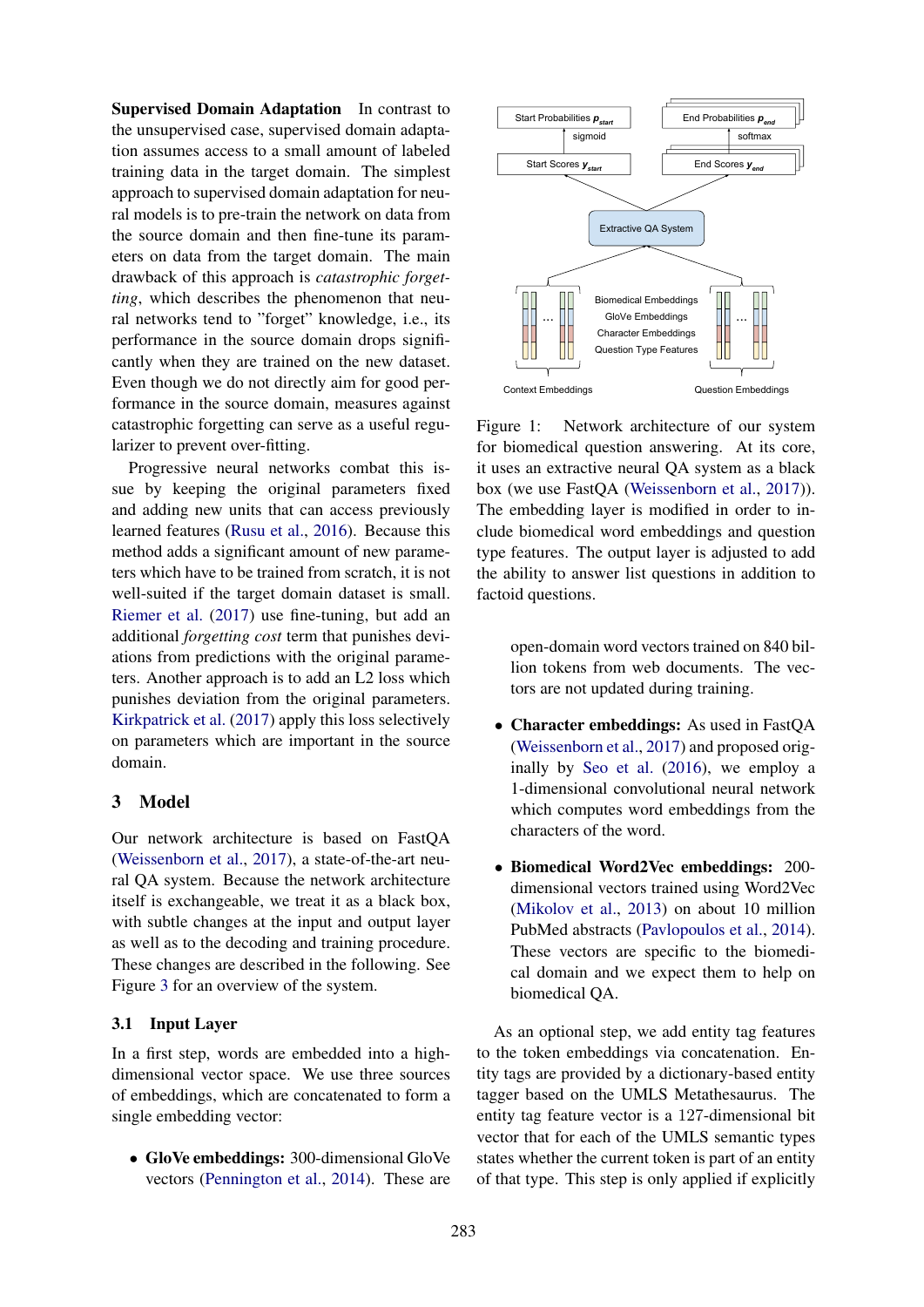noted.

Finally, a one-hot encoding of the question type (*factoid* or *list*) is appended to all the input vectors. With these embedding vectors as input, we invoke FastQA to produce start and end scores for each of the  $n$  context tokens. We denote start scores by  $y_{start}^i$  and end scores conditioned on a predicted start at position i by  $y_{end}^{i,j}$ , with start index  $i \in [1, n]$  and end index  $j \in [i, n]$ .

#### 3.2 Output Layer

In our adapted output layer, we convert the start and end scores to span probabilities. The computation of these probabilities is independent of the question type. The interpretation, however, depends on the question type: While for factoid questions, the list of answer spans is interpreted as a ranked list of answer candidates, for list questions, answers above a certain probability threshold are interpreted as the set of answers to the question.

Given the start scores  $y_{start}^1, ..., y_{start}^n$  and end scores  $y_{end}^{i,1},...,y_{end}^{i,n}$ , we compute the start and end probabilities as follows:

$$
p_{start}^i = \sigma(y_{start}^i)
$$
 (1)

$$
p_{end}^{i,\cdot} = \text{softmax}(y_{end}^{i,\cdot})
$$
 (2)

where  $\sigma(x)$  is the sigmoid function. As a consequence, multiple tokens can be chosen as likely start tokens, but the network is expected to select a single end token for a given start token, hence the softmax function. Finally, the probability that a given span  $(i, j)$  answers the question is  $p_{span}^{i,j} = p_{start}^{i} \cdot p_{end}^{i,j}$ . This extension generalizes the FastQA output layer such that multiple answer spans with different start positions can have a high probability, allowing us to retrieve multiple answers for list questions.

#### 3.3 Decoding

Given a trained model, start probabilities can be obtained by running a forward pass and computing the start probability as in Equation 1. For the top 20 starts, we compute the end probabilities as given by Eq. 2. From the start and end probabilities, we extract the top 20 answer spans ranked by  $p_{span}^{i,j}$ . As a simple post-processing step, we remove duplicate strings and retain only those with the highest probability.

For factoid questions, we output the 5 most likely answer spans as our ranked list of answers. For list questions, we learn a *probability cutoff threshold* t that defines the set of list answers  $A = \{(i, j)|p^{i, j}_{span} \geq t\}$ . We choose t to be the threshold that optimizes the list F1 score on the respective development set.

#### 3.4 Domain Adaptation

Fine-tuning Our training procedure consists of two phases: In the *pre-training phase*, we train the model on SQuAD, using a token F1 score as the training objective as by Weissenborn et al. (2017). We will refer to the resulting parameters as the *base model*. In the *fine-tuning phase*, we initialize the model parameters with the base model and then continue our optimization on the BioASQ dataset with a smaller learning rate.

Forgetting Cost Regularization To avoid *catastrophic forgetting* during fine-tuning as a means to regularize our model, we optionally add an additional forgetting cost term  $L_{fc}$ , as proposed by Riemer et al. (2017). It is defined as the cross-entropy loss between the current predictions and the base model's predictions.

L2 Weight Regularization We also add an L2 loss term  $L_{12}$  which penalizes deviations from the base model's parameters. Note that a more advanced approach would be to apply this loss selectively on weights which are particularly important in the source domain (Kirkpatrick et al., 2017). The final loss is computed as  $L_{final}$  =  $L_{original} + C_{fc} \cdot L_{fc} + C_{l2} \cdot L_{l2}$  where  $C_{fc}$  and  $C_{12}$  are hyperparameters which are set to 0 unless otherwise noted.

## 4 Experimental Setup

#### 4.1 Datasets

SQuAD *SQuAD* (Rajpurkar et al., 2016) is a dataset of  $\approx 100,000$  questions with relevant contexts and answers that sparked research interest into the development of neural QA systems recently. The contexts are excerpts of Wikipedia articles for which crowd-source workers generated questions-answer pairs. Because of the large amount of training examples in SQuAD, it lends itself perfectly as our source dataset.

BioASQ The BioASQ challenge provides a biomedical QA dataset (Tsatsaronis et al., 2015)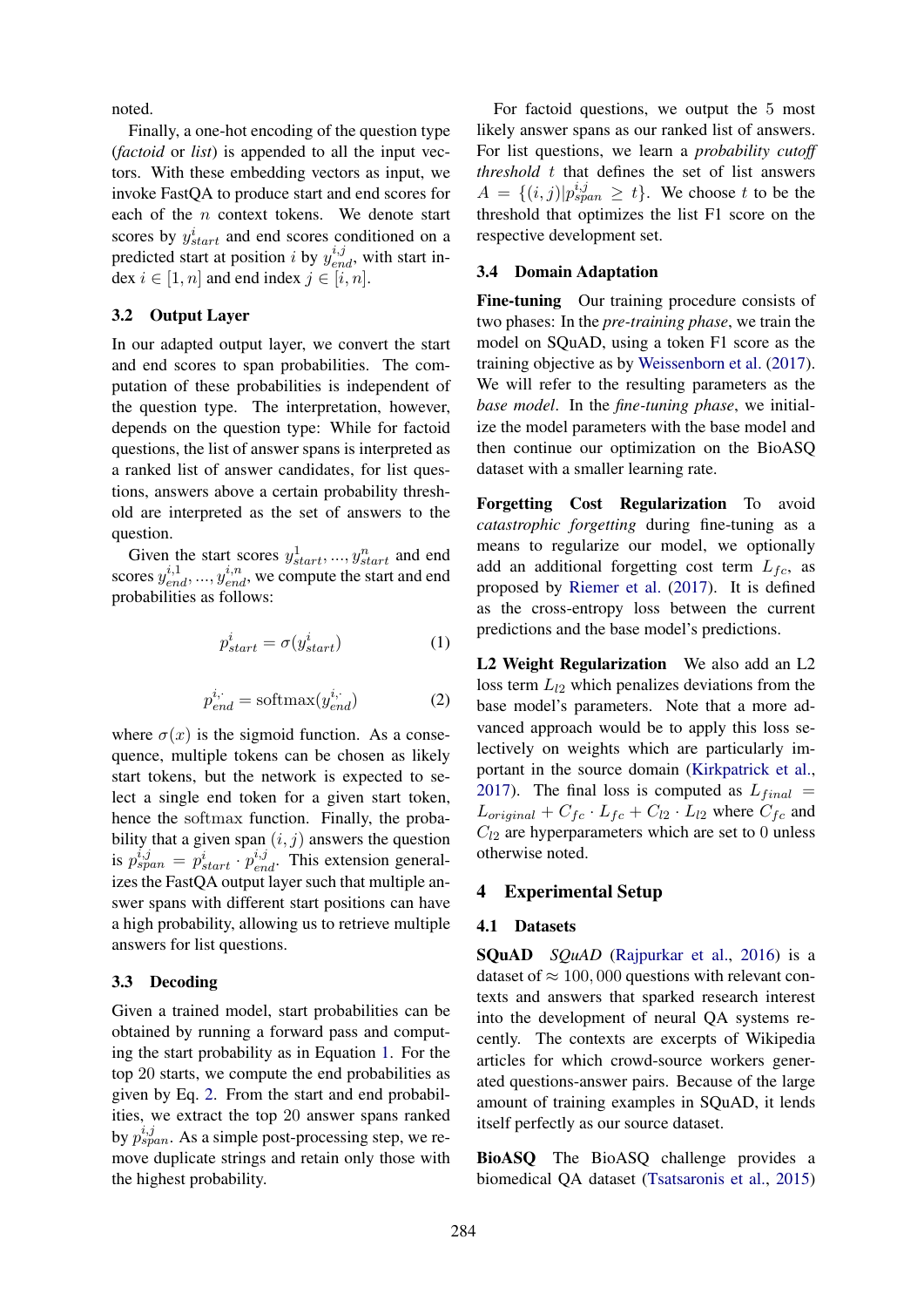consisting of questions, relevant contexts (called *snippets*) from PubMed abstracts and possible answers to the question. It was carefully created with the help of biomedical experts.

In this work, we focus on Task B, Phase B of the BioASQ challenge, in which systems must answer questions from gold-standard snippets. These questions can be either yes/no questions, summary questions, factoid questions, or list questions. Because we employ an extractive QA system, we restrict this study to answering factoid and list questions by extracting answer spans from the provided contexts.

The 2017 BioASQ training dataset contains 1, 799 questions, of which 413 are factoid and 486 are list questions. The questions have  $\approx 20$ snippets on average, each of which are on average  $\approx$  34 tokens long. We found that around 65% of the factoid questions and around 92% of the list questions have at least one extractable answer. For questions with extractable answers, answers spans are computed via a simple substring search in the provided snippets. All other questions are ignored during training and treated as answered incorrectly during evaluation.

## 4.2 Training

We minimize the cross-entropy loss for the gold standard answer spans. However, for multiple answer spans that refer to the same answer (e.g. synonyms), we only minimize the loss for the span of the lowest loss. We use the ADAM (Kingma and Ba, 2014) for optimization on SQuAD with a learning rate starting at  $10^{-3}$ which is halved whenever performance drops between checkpoints. During the fine-tuning phase, we continue optimization on the BioASQ dataset with a smaller learning rate starting at  $10^{-4}$ . During both phases, the model is regularized by variational dropout of rate 0.5 (Gal and Ghahramani, 2015).

## 4.3 Evaluation

The official evaluation measures from BioASQ are mean reciprocal rank (MRR) for factoid questions and F1 score for list questions  $<sup>1</sup>$ . For factoid ques-</sup> tions, the list of ranked answers can be at most five entries long. The F1 score is measured on the gold standard list elements. For both measures,

case-insensitive string matches are used to check the correctness of a given answer. A list of synonyms is provided for all gold-standard answers. If the system's response matches one of them, the answer counts as correct.

For evaluation, we use two different finetuning datasets, depending on the experiment: *BioASQ3B*, which contains all questions of the first three BioASQ challenges, and *BioASQ4B* which additionally contains the test questions of the fourth challenge. *BioASQ4B* is used as the training dataset for the fifth BioASQ challenge whereas *BioASQ3B* was used for training during the fourth challenge.

Because the datasets are small, we perform 5 fold cross-validation and report the average performance across the five folds. We use the larger *BioASQ4B* dataset except when evaluating the ensemble and when comparing to participating systems of previous BioASQ challenges.

All models were implemented using Tensor-Flow (Abadi et al., 2016) with a hidden size of 100. Because the context in BioASQ usually comprises multiple snippets, they are processed independently in parallel for each question. Answers from all snippets belonging to a question are merged and ranked according to their individual probabilities.

## 5 Results

## 5.1 Domain Adaptation

In this section, we evaluate various domain adaptation techniques. The results of the experiments are summarized in Table 1.

Baseline As a baseline without transfer learning, Experiment 1 trains the model on BioASQ only. Because the BioASQ dataset by itself is very small, a dropout rate of 0.7 was used, because it worked best in preliminary experiments. We observe a rather low performance, which is expected when applying deep learning to such a small dataset.

Fine-tuning Experiments 2 and 3 evaluate the pure fine-tuning approach: Our *base model* is a system trained on SQuAD only and tested on BioASQ (Experiment 2). For Experiment 3, we fine-tuned the base model on the *BioASQ4B* training set. We observe that performance increases significantly, especially on list questions. This increase is expected, because the network is trained

<sup>&</sup>lt;sup>1</sup>The details can be found at  $h \text{ttp}$ :// participants-area.bioasq.org/Tasks/b/ eval\_meas/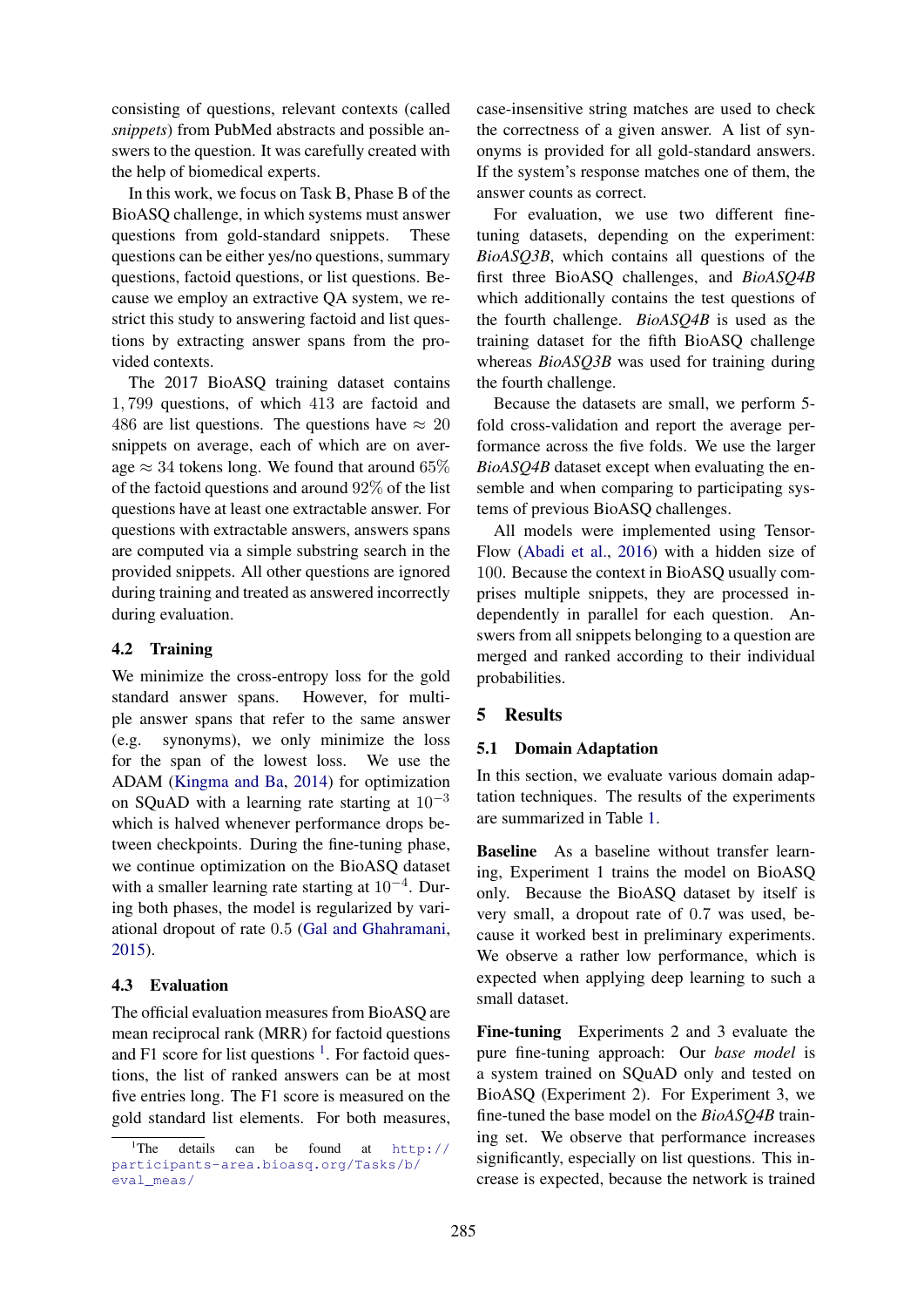| <b>Experiment</b>                                                              | <b>Factoid MRR</b> | List F1  |
|--------------------------------------------------------------------------------|--------------------|----------|
| (1) Training on BioASQ only                                                    | $17.9\%$           | $19.1\%$ |
| (2) Training on SQuAD only                                                     | $20.0\%$           | $8.1\%$  |
| $(3)$ Fine-tuning on BioASQ                                                    | 24.6%              | 23.6%    |
| (4) Fine-tuning on BioASQ w/o biomedical embeddings                            | 21.3%              | 22.4%    |
| (5) Fine-tuning on BioASQ w/ entity features                                   | 23.3%              | 23.8%    |
| $(6)$ Fine-tuning on BioASQ + SQuAD                                            | 23.9%              | 23.8%    |
| (7) Fine-tuning on BioASQ w/ forgetting cost ( $C_{fc} = 100.0$ )              | $26.2\%$           | $21.1\%$ |
| (8) Fine-tuning on BioASQ w/ L2 loss on original parameters ( $C_{12} = 0.3$ ) | 22.6%              | 20.4%    |

Table 1: Comparison of various transfer learning techniques. In Experiment 1, the model was trained on BioASQ only. In Experiment 2, the model was trained on SQuAD and tested on BioASQ. We refer to it as the *base model*. In Experiment 3, the base model parameters were fine-tuned on the BioASQ training set. Experiments 4-5 evaluate the utility of domain dependent word vectors and features. Experiments 6-8 address the problem of catastrophic forgetting. All experiments have been conducted with the *BioASQ4B* dataset and 5-fold cross-validation.

on biomedical- and list questions, which are not part of the SQuAD dataset, for the first time. Overall, the performance of the fine-tuned model on both question types is much higher than the baseline system without transfer learning.

Features In order to evaluate the impact of using biomedical word embeddings, we repeat Experiment 3 without them (Experiment 4). We see a factoid and list performance drop of 3.3 and 1.2 percentage points, respectively, showing that biomedical word embeddings help increase performance.

In Experiment 5, we append entity features to the word vector, as described in Section 3.1. Even though these features provide the network with domain-specific knowledge, we found that it actually harms performance on factoid questions. Because most of the entity features are only active during fine-tuning with the small dataset, we conjecture that the performance decrease is due to over-fitting.

Catastrophic Forgetting We continue our study with techniques to combat catastrophic forgetting as a means to regularize training during fine-tuning. In Experiment 6 of Table 1 we fine-tune the base model on a half-half mixture of BioASQ and SQuAD questions (BioASQ questions have been upsampled accordingly). This form of joint training yielded no significant performance gains. Experiment 7 regularizes the model via an additional forgetting cost term, as

proposed by Riemer et al. (2017) and explained in Section 3.4. We generally found that this technique only increases performance for factoid questions where the performance boost was largest for  $C_{fc} = 100.0$ . The fact that the forgetting loss decreases performance on list questions is not surprising, as predictions are pushed more towards the predictions of the base model, which has very poor performance on list questions.

Experiment 8 adds an L2 loss which penalizes deviations from the base model's parameters. We found that performance decreases as we increase the value of  $C_{12}$  which shows that this technique does not help at all. For the sake of completeness we report results for  $C_{l2} = 0.3$ , the lowest value that yielded a significant drop in performance.

## 5.2 Ensemble

Model ensembles are a common method to tweak the performance of a machine learning system. Ensembles combine multiple model predictions, for example by averaging, in order to improve generalization and prevent over-fitting. We evaluate the utility of an ensemble by training five models on the *BioASQ3B* dataset using 5-fold crossvalidation. Each of the models is evaluated on the 4B test data, i.e., data which is not included in *BioASQ3B*.

During application, we run an ensemble by averaging the start and end scores of individual models before they are passed to the sigmoid / softmax functions as defined in Eq. 1 and 2. In Table 2 we summarize the average performance of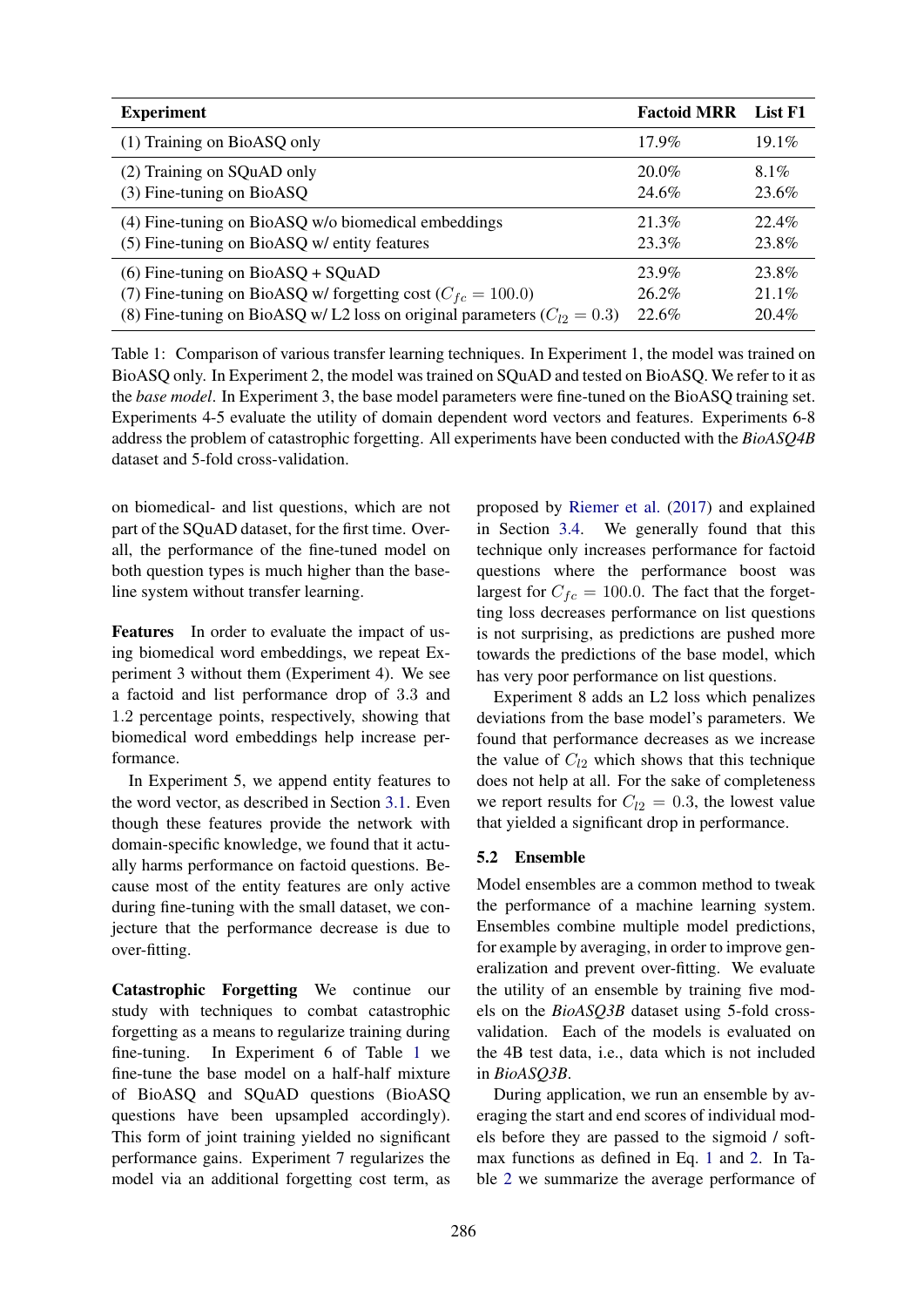|             | <b>Experiment</b> Factoid MRR List F1 |          |
|-------------|---------------------------------------|----------|
| Average     | 23.4%                                 | 24.0%    |
| <b>Best</b> | 24.3%                                 | $27.7\%$ |
| Ensemble    | 27.3%                                 | 28.6%    |

Table 2: Performance of a model ensemble. Five models have been trained on the *BioASQ3B* dataset and tested on the 4B test questions. We report the average and best single model performances, as well as the ensemble performance.

the five models, the best performance across the five models, and the performance of the ensemble. We observe performance gains of 3 percentage points on factoid questions and a less than 1 percentage point on list questions, relative to the best single model. This demonstrates a small performance gain that is consistent with the literature.

#### 5.3 Comparison to competing BioASQ systems

Because the final results of the fifth BioASQ challenge are not available at the time of writing, we compare our system to the best systems in last year's challenge  $2$ . For comparison, we use the best single model and the model ensemble trained on *BioASQ3B* (see Section 5.2). We then evaluate the model on the 5 batches of last year's challenge using the official BioASQ evaluation tool. Each batch contains 100 questions of which only some are factoid and list questions. Note that the results underestimate our system's performance, because our competing system's responses have been manually evaluated by humans while our system's responses are evaluated automatically using string matching against a potentially incomplete list of synonyms. In fact, our qualitative analysis in Section 5.4 shows that many answers are counted as incorrect, but are synonyms of the gold-standard answer. The results are summarized in Table 3 and compared to the best systems in the challenge in each of the batches and question type categories.

With our system winning four out of five batches on factoid questions, we consider it stateof-the-art in biomedical factoid question answering, especially when considering that our results might be higher on manual evaluation. The results on list questions are slightly worse, but still very competitive. This is surprising, given that the network never saw a list question prior to the finetuning phase. Due to small test set sizes, the sampling error in each batch is large, causing the single model to outperform the model ensemble on some batches.

#### 5.4 Qualitative Analysis

In order to get a better insight into the quality of the predictions, we manually validated the predictions for the factoid questions of batch 5 of the fourth BioASQ challenge as given by the best single model (see Table 3). There are in total 33 factoid questions, of which 23 have as the gold standard answer a span in one of the contexts. According to the official BioASQ evaluation, only 4 questions are predicted correctly (i.e., the gold standard answer is ranked highest). However, we identified 10 rank-1 answers which are not counted as correct but are synonyms to the gold standard answer. Examples include "CMT4D disease" instead of "Charcot-Marie-Tooth (CMT) 4D disease", "tafazzin" instead of "Tafazzin (TAZ) gene", and "β-glucocerebrosidase" instead of "Beta glucocerebrosidase". In total, we labeled 14 questions as correct and 24 questions as having their correct answer in the top 5 predictions.

In the following, we give examples of mistakes made by the system. Questions are presented in italics. In the context, we underline predicted answers and present correct answers in boldface.

We identified eight questions for which the semantic type of the top answer differs from the question answer type. Some of these cases are completely wrong predictions. However, this category also includes subtle mistakes like the following:

In which yeast chromosome does the rDNA cluster reside? The rDNA cluster in Saccharomyces cerevisiae is located 450 kb from the left end and 610 kb from the right end of

#### **chromosome XII**...

Here, it predicted a yeast species the rDNA cluster is located in, but ignored that the question is asking for a chromosome.

Another type of mistakes is that the top answer is somewhat correct, but is missing essential information. We labeled four predictions with this category, like the following example:

 ${}^{2}$ Last year's results are available at http: //participants-area.bioasq.org/results/ 4b/phaseB/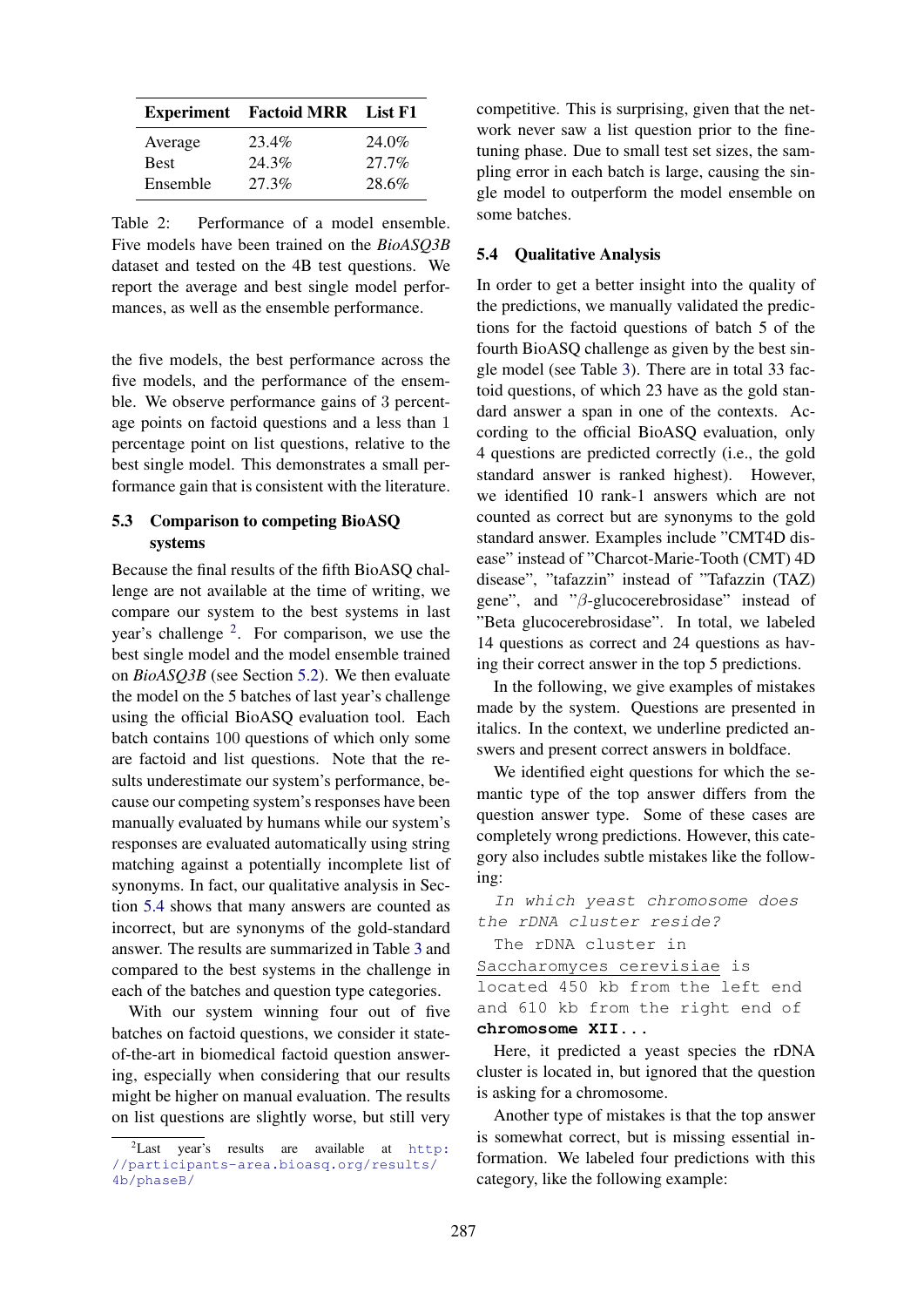|              | <b>Factoid MRR</b>      |               |                 | List F1                 |               |                 |
|--------------|-------------------------|---------------|-----------------|-------------------------|---------------|-----------------|
| <b>Batch</b> | <b>Best Participant</b> | <b>Single</b> | <b>Ensemble</b> | <b>Best Participant</b> | <b>Single</b> | <b>Ensemble</b> |
|              | $12.2\%$ (fa1)          | $25.2\%$      | $29.2\%$        | $16.8\%$ (fa1)          | $29.1\%$      | 27.9%           |
| 2            | 22.6% (LabZhu-FDU)      | 16.4%         | $24.2\%$        | 15.5% (LabZhu-FDU)      | $25.8\%$      | 20.8%           |
| 3            | 24.4% (oaqa-3b-3)       | $24.7\%$      | 20.6%           | 48.3% (oaqa-3b-3)       | 31.8%         | 33.3%           |
| 4            | 32.5% (oaqa-3b-4)       | 34.0%         | $40.3\%$        | 31.2% (oaqa-3b-4)       | 29.0%         | $24.1\%$        |
| 5            | $28.5\%$ (oaqa-3b-5)    | 23.7%         | 23.2%           | $29.0\%$ (oaqa-3b-5)    | 23.5%         | $26.1\%$        |
| Avg.         | 24.0%                   | 24.8%         | $27.5\%$        | $28.1\%$                | 27.8%         | 26.5%           |

Table 3: Comparison to systems on last year's (fourth) BioASQ challenge for factoid and list questions. For each batch and question type, we list the performance of the best competing system, our single model and ensemble. Note that our qualitative analysis (Section 5.4) suggests that our factoid performance on batch 5 would be about twice as high if all synonyms were contained in the gold standard answers.

How early during pregnancy does non-invasive cffDNA testing allow sex determination of the fetus?

**Gold Standard Answer:** "6th to 10th week of gestation" or "first trimester of pregnancy"

**Given Top Answer:** "6th-10th"

In summary, to our judgment, 14 of 33 questions (42.4%) are answered correctly, and 24 of 33 questions (72.7%) are answered correctly in one of the top 5 answers. These are surprisingly high numbers considering low MRR score of 23.7% of the automatic evaluation (Table 3).

## 6 Discussion and future work

The most significant result of this work is that state-of-the-art results in biomedical question answering can be achieved even in the absence of domain-specific feature engineering. Most competing systems require structured domain-specific resources, such as biomedical ontologies, parsers, and entity taggers. While these resources are available in the biomedical domain, they are not available in most domains.

Our system, on the other hand, requires a large open-domain QA dataset, biomedical word embeddings (which are trained in an unsupervised fashion), and a small biomedical QA dataset. This suggests that our methodology is easily transferable to other domains as well.

Furthermore, we explored several supervised domain adaptation techniques. In particular, we demonstrated the usefulness of forgetting cost for factoid questions. The decreased performance on list questions is not surprising, because the model's performance on those questions is very poor prior to fine-tuning which is due to the lack of list questions in SQuAD. We believe that large scale open-domain corpora for list questions would enhance performance further.

Unsupervised domain adaptation could be an interesting direction for future work, because the biomedical domain offers large amounts of textual data, some of which might even contain questions and their corresponding answers. We believe that leveraging these resources holds potential to further improve biomedical QA.

# 7 Conclusion

In this paper, we described a deep learning approach to address the task of biomedical question answering by using domain adaptation techniques. Our experiments reveal that mere fine-tuning in combination with biomedical word embeddings yield state-of-the-art performance on biomedical QA, despite the small amount of in-domain training data and the lack of domain-dependent feature engineering. Techniques to overcome catastrophic forgetting, such as a forgetting cost, can further boost performance for factoid questions. Overall, we show that employing domain adaptation on neural QA systems trained on large-scale, open-domain datasets can yield good performance in domains where large datasets are not available.

## Acknowledgments

This research was supported by the German Federal Ministry of Education and Research (BMBF) through Software Campus project GeNIE (01IS12050).